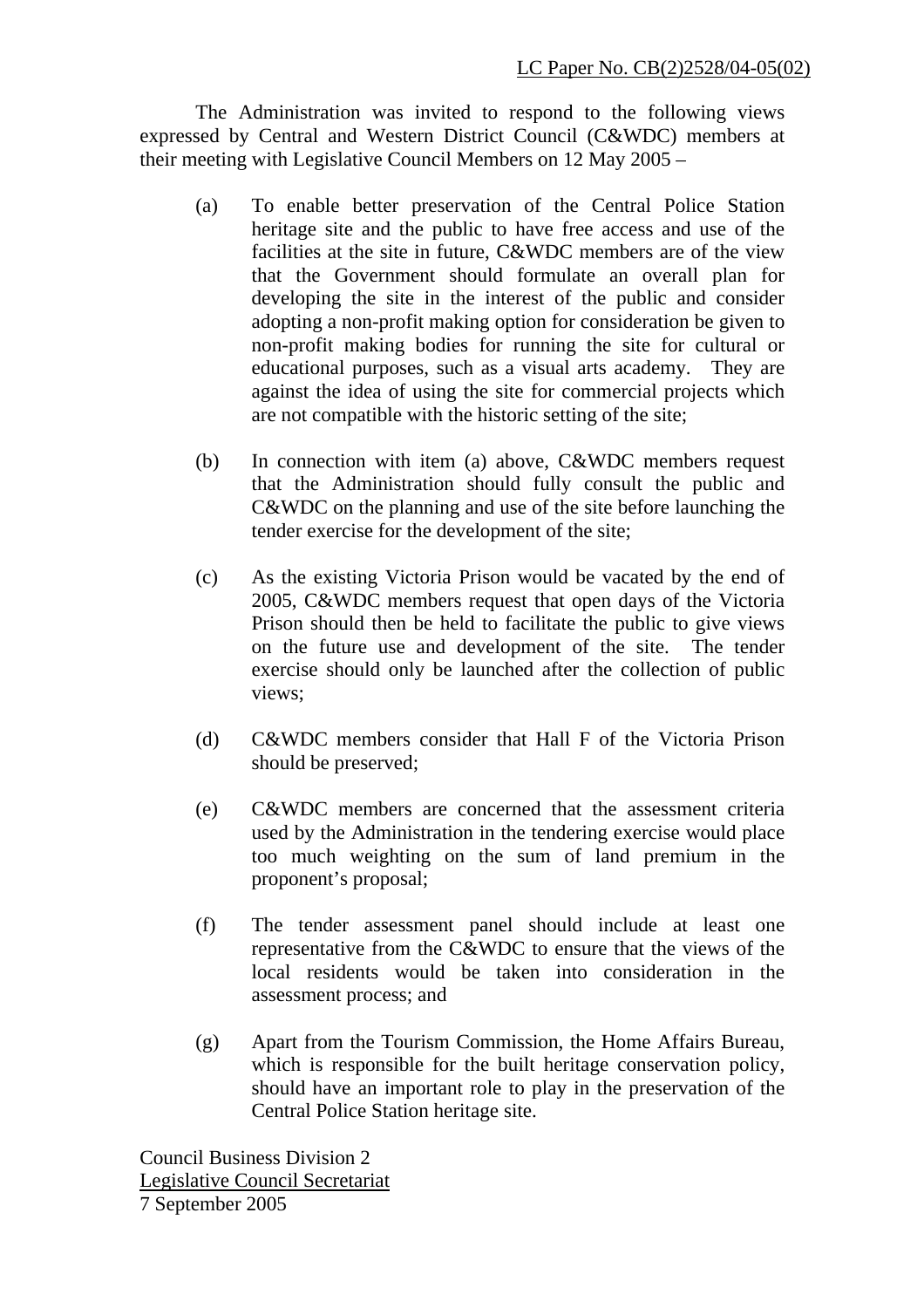本函楷號 Our Ref.: EDB 22/24/18

来函檔號 Your Ref.: CB1/DC/CW/04

政府總部 香港下亞厘畢道 中區政府合署

المتعاصر



**Government Secretariat** Central Government Offices Lower Albert Road Hong Kong

電話號碼 Tel. No.: 2810 3137 傳真號碼 Fax No.: 2801 4458

22 June 2005

Secretary General Legislative Council Secretariat Legislative Council Building 8 Jackson Road Central Hong Kong Attn: Mr Anthony Chu Fax: 2869 6794

Dear Anthony.

## Meeting-cum-luncheon between Legislative Council Members And Central & Western District Council members on 12 May 2005

# Preservation of the Central Police Station Heritage Site

Your letter dated 24.5.2005 on the captioned subject refers. Attached please find a joint note from the Home Affairs Bureau and this Commission for your necessary action.

Should you require further information on the subject, please feel free to contact Ms April Kun, Senior Manager on 2810 3188.

Yours sincerely,

(Miss Patricia So)

for Commissioner for Tourism

c.c. SHA (Attn: Mr Peter Kwok)

Economic Development and Labour Burcau The Government of the Hong Kong Special Administrative Region 香港特别行政區政府經濟登限及努工局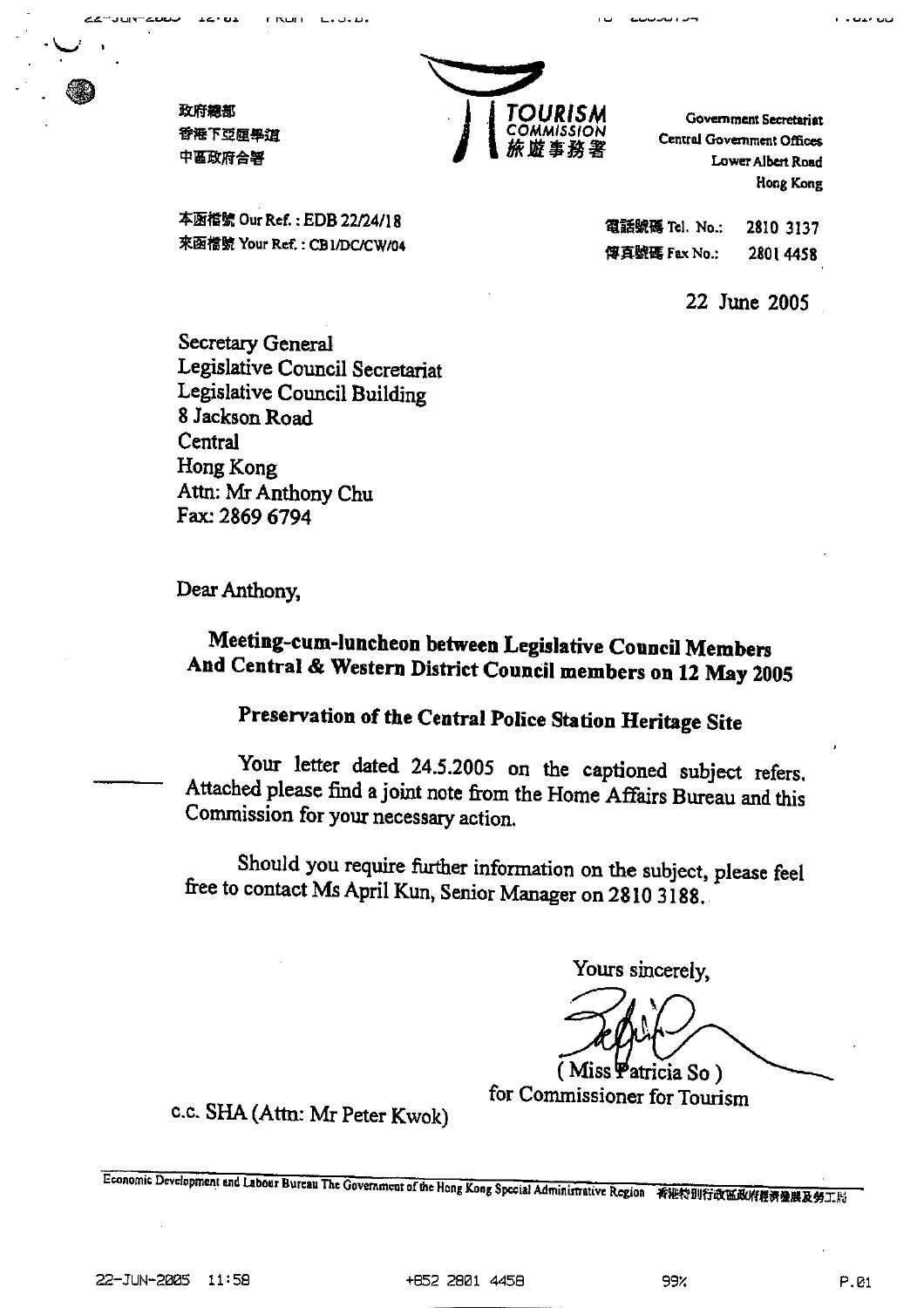$\overline{z}$ 

## Meeting-cum-luncheon between Legislative Council Members and Central and Western District Council members on 12 May 2005

### Administration's Response to Views Expressed on the **Central Police Station (CPS) Project**

#### $\mathbf{I}$ Responses to points (a) and (e)

- The primary objective of the project is to preserve, restore and develop the Central Police Station Compound for heritage tourism uses, and to enable the local residents and tourists to appreciate the unique culture and history of Hong Kong.
- Stringent preservation requirements and guidelines have been  $\bullet$ worked out in consultation with the Antiquities Advisory Board (AAB), with mandatory requirements on preservation of historic buildings, restrictions on building height for new building(s) and maximum gross floor area. The preservation requirements will form part of the tender conditions to ensure that the historic setting and the integrity of the site are well preserved and to avoid any inappropriate or non-reversible alternations/additions which would undermine its historic value.
- On the question of whether the development should be non-profit-making or commercial in nature, the Government is open-minded. The most important issue is the quality of the proposals, and whether it can be financially sustainable.
- The Government is aware of views that there should be a higher weighting for qualitative aspects. We will take these views into account. We are currently reviewing the weighting carefully.

### TI. **Responses to points (b)**

The government has sought public views on this project since  $\bullet$ early 2003. We have consulted the Central and Western District Council (C&W/DC) on many occasions since 2003. A public forum was also held in March 2004 with more than 100 participants.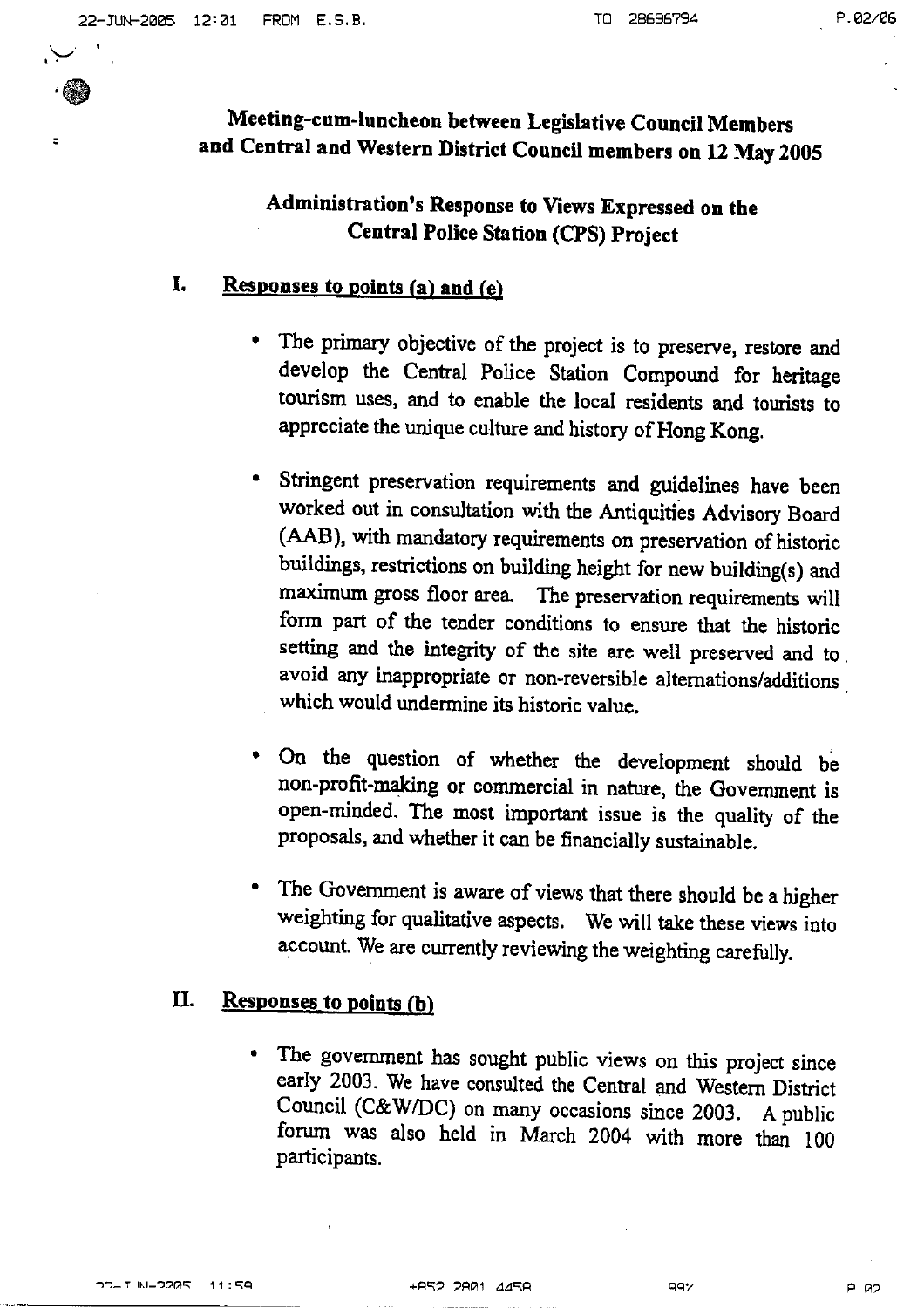- Besides, extensive public consultation has been conducted on this project. To allow more people to understand the history of the compound and the current conditions of the CPS site, and to gauge their views on the future usage of the site, we have organized the CPS Open Days during the three consecutive weekends of 22-23 and 29-30 January 2005 and 5-6 February 2005 with C&W/DC, the Hong Kong Institute of Architects and the Conservancy Association. Public views were collected during this event. About 1,000 opinion collection forms were received. A public forum was also held on 6.2.2005 within the CPS site as part of the programme of the Open Days. We have also extended the period for collecting public views to 31 May 2005.
- We are now examining carefully the public views received in considering the way forward.

### III. Responses to point (c)

• We note the request for arranging open days at the Victoria Prison. As the Prison would only be vacated by the end of 2005. issues including whether the condition of the historic buildings at the Prison is suitable for opening to the public and availability of resources to be incurred are subject to further consideration.

#### IV. **Responses to point (f)**

• On tender assessment, an Assessment Panel comprising representatives from relevant bureaux and departments will be set up. District Officer/ Central & Western has also been invited to join the Assessment Panel and she will play the role of a bridge between the project and the District Council effectively. Representatives of the AAB and the Hong Kong Tourism Board will serve as non-scoring members to give advice to the Assessment Panel. This is a highly represented panel that can take into account views of all parties concerned. Such an arrangement has balanced the needs for public participation, ensuring the fairness of the tendering system and avoiding conflict of interests.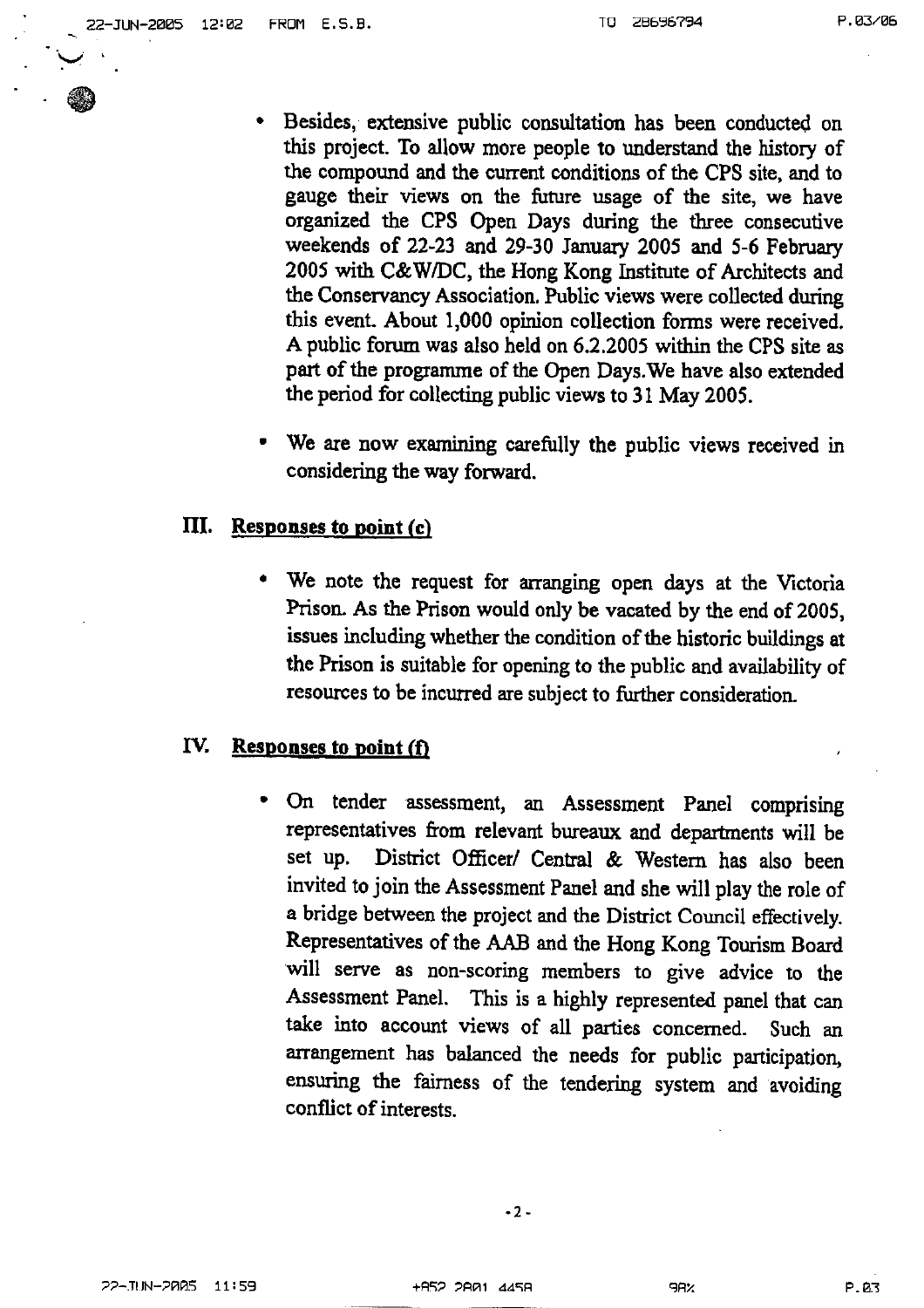Responses to points (d) and (g) provided by Home Affairs Bureau  $\mathbf{V}$ (HAB)

- The heritage value and conservation approach of Hall F of the Victoria Prison were thoroughly considered by the Antiquities Advisory Board (AAB). After detailed research on its history, it is confirmed that Hall F has been extensively altered and retained little heritage significance. The AAB, therefore, recommended to classify the building as a non-historic building which may be allowed for demolition if necessary for future redevelopment. In the event that Hall F is permitted to be demolished, the developer is encouraged to retain and incorporate interior and exterior architectural features of the building into the future development within the historical site.
- HAB is committed to preserving Hong Kong's heritage. Since the inception of the project, it has been working closely with the Antiquities Advisory Board (AAB) and relevant government bureaux and departments on the adaptive re-use of the Central Police Station compound to ensure the site's heritage value would be enhanced in its future re-use.

**Tourism Commission June 2005** 

 $-3-$